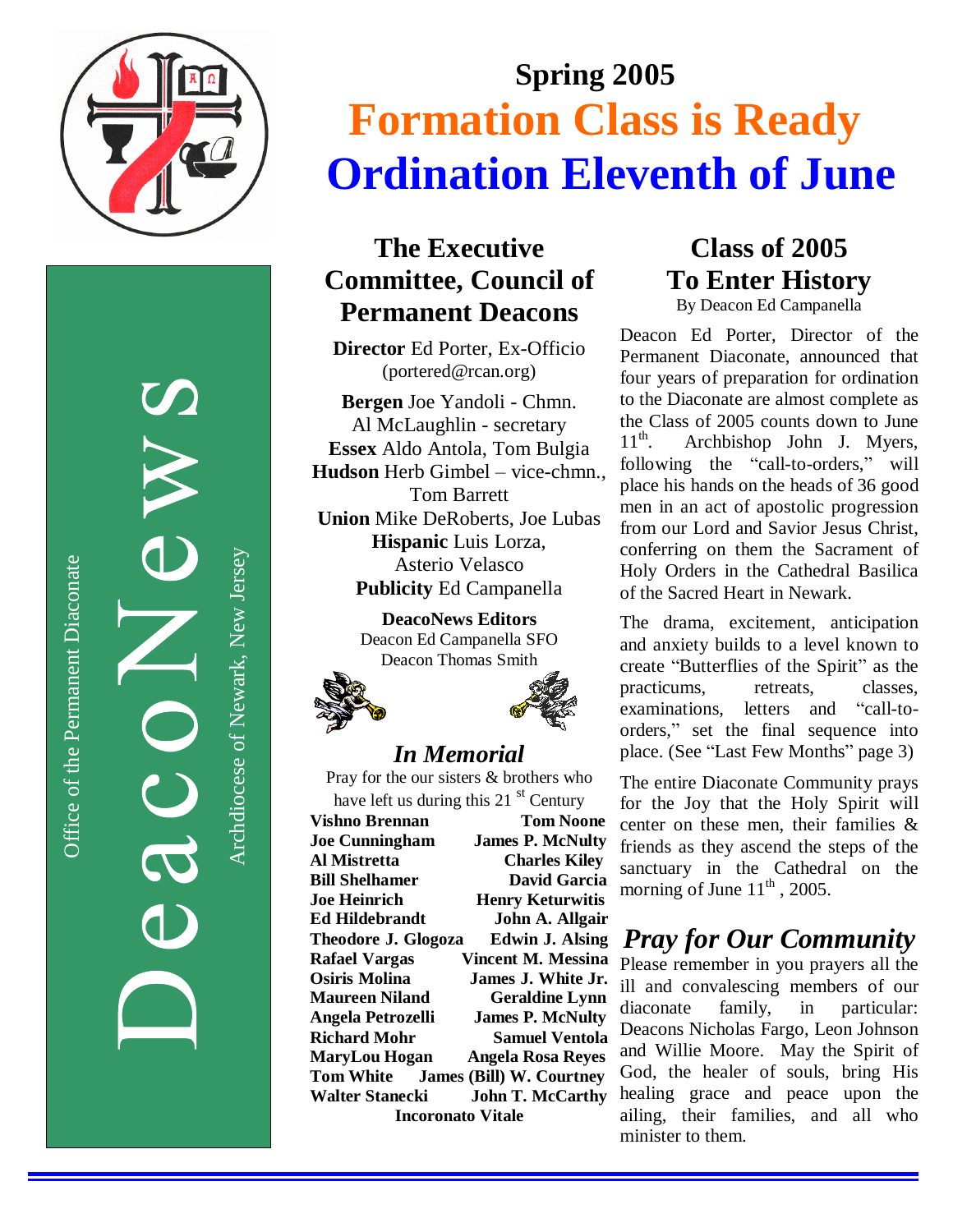#### *The Director Speaks*



#### *Deacon Ed Porter*

Our Editor, Deacon Ed Campanella, says it very well in the opening article of this issue. Congratulations to you, the Class of 2005 as you prepare for your upcoming ordination. Personally, I must tell you how proud I am of your class. I've witnessed your hard work and tenacity throughout this period of diaconate formation.

It's also a time to thank the many priests, deacons, pastors and mentors who have given their time and talents with their academic instruction and hands-on education. I particularly want to thank my associate, Deacon Joe Lubas who has always been at my side. Without his help, and capable direction, it would have been impossible to bring this program to fruition. Many, many thanks to all of you!

May God bless each of our candidates. My prayers are with you as you enter this new phase along your diaconate journey.



*"At Home"with Archbishop Myers by Deacon Thomas Smith*



As part of his ongoing process of "getting to know the clergy of the Archdiocese more personally", Archbishop John J. Myers invited the first group of 30 deacons (he has already met with many of the priests) to his residence on Februay  $10^{th}$  for an informal evening of prayer and conversation. Greeted at the door by his gracious staff, we started the evening with Liturgy of the Hours and then adjourned to a sumptuous buffet of gourmet foods and beverages.

Our Archbishop invited us to sit wherever we pleased in his luxurious reception area and he joined a small group at the dining room table, where we chatted about property taxes, New Jersey demographics and other topics of interest. It was refreshing to become acquainted with His Excellence in a casual setting. He was a charming host and an interesting and interested conversationalist.

After dining, we gathered again in his reception parlor where the Archbishop thanked us all for our dedicated service to the people of the Archdiocese and reminded us of the primacy of our **ministry of charity** as Deacons, bringing the love of Christ to those in need in the name of our local Church.

He also laid out his plan for the new Diaconate Formation Program. Recruiting is beginning now for a new class of candidates, who would begin training in September of 2006, entering a five-year program, with the first nine months being a time of

discernment. Archbishop Myers mentioned how important it is to be fully aware of the responsibilities of clerical service and that the initial year of discernment would give candidates and their family members an opportunity to decide whether or not Diaconate Service was their "true calling."The educational element of the new program will be conducted at Immaculate Conception Seminary on the campus of Seton Hall University, in conjunction with their Theology Department. Costs to the candidates would remain minimal, as they are at present. Deacon John McKenna (ordained 2002) will be the administrator of the new program.

Archbishop Myers also told us about his plan to have newly-ordained deacons sign a contract with the parish to which they are assigned, so their responsibilities would be clear and misunderstandings about roles within the leadership team could be avoided.

All present enjoyed our soiree with the spiritual leader of our local Church and thanked him for his hospitality and frankness. Deacons are, after all, the "eyes and ears of the Archbishop in the diocese"so it's a good idea to meet personally with him from time to time and communicate our observations and concerns.

#### *Retreat Notes*

Deacon Earle S. Connelly Jr. (201) 863-4840 X28.

Upcoming Retreats - Couples: July 29- 30, 2005, Deacons: October 21-23, 2005. A Diaconate Wives retreat, with its own Retreat Master, will be conducted in the Fall if at least 25 women register (call Jean Andrews at 973-675-7213 or send an email to nanajean53@hotmail.com).

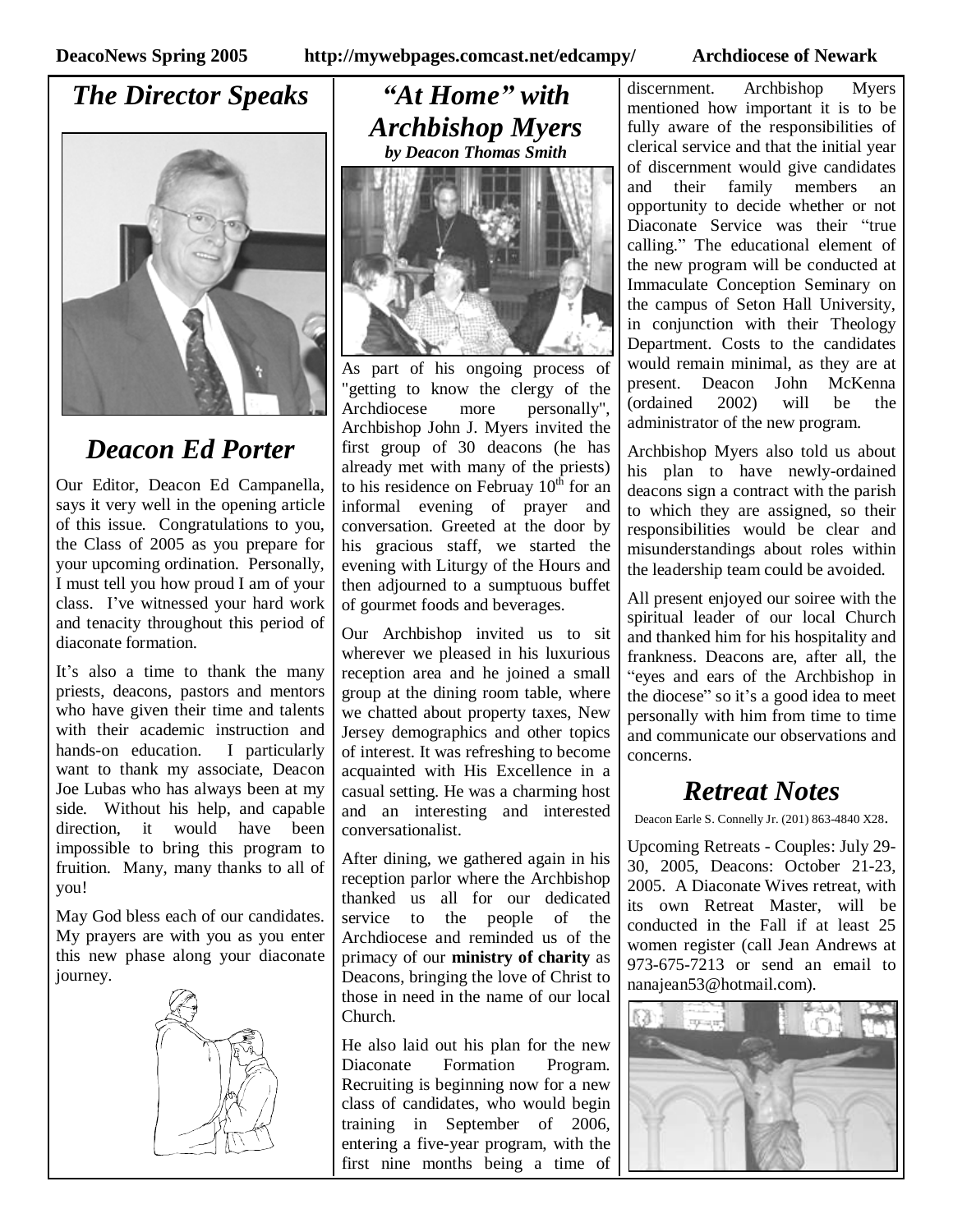

#### *"Last Few Months" Joseph Carlo '05*

As I think of the last few months before ordination, I began thinking of how this journey started this road to becoming a deacon.

I remember clearly one Saturday evening while talking with my wife about how good the Lord has been to us and that I felt the need to extend myself more to my God and church. I had a desire to get more involved with my faith and church. I have had many wonderful experiences and with each one moved a step closer and more in love with my Lord and Savior.

The next day I was scheduled to serve as an Extraordinary Minister of the Bread and after Mass one of the parish priest's approached me and asked me on behalf of the pastor, if I would like to become a deacon, but I am really convinced it was the Holy Spirit taking me up on my desire to do more. I could not believe my ears; I was numb the rest of the day. After thanking my Lord for this message and invitation my thoughts went to *Psalm 139*, it begins; "Yahweh you examine me and know me, you know if I am standing, you read my thoughts from far away."

For weeks afterwards I still felt numb and not of this world. A tingling sensation came with the awesome thought of becoming a deacon. If not being asked by my pastor was not enough, being called by the Holy Spirit was heavenly, *Isaiah 41:10* came to mind as I thought of the road ahead; "Do not fear, for I am with you; do not be dismayed for I am your God."After four years of classes (the first three were two nights a week) there seems like so much has to be done. I and my classmates are going to practicum; we have a retreat coming up and a social to meet personally,

along with my wife with Archbishop Myers. But I'm in good company with thirty five other men in my class with similar feeling. Although we are all different, with gifts and talents of our own given by our Lord, we all have a common goal to love and serve the Lord. St. Paul in *Ephesians 1:11-13*, I think describes God's plan not only for us but salvation; "And it is in him that we were claimed as God's own chosen from the beginning - under the predetermined plan of the one who guides all things as he decides by his own will, chosen to be, for His greater Glory."

I'm also discerning and praying as to what area of charity the Lord is directing me. I have worked with the poor in soup kitchens, brought the Eucharist to the hospital, and visited those in prison.

My family has been way supportive, especially my wife in my decision to become a deacon. I'm a very blessed individual. I realize that all is in the Lord's hands and that everything will fall into place.

There is much to be done, planning, praying for guidance etc., but the thought of serving my Lord and God is very exciting. I will always serve God and His church to the best of my ability by the guidance of the Holy Spirit. *Micah*, I think put it best, I should "Act justly, love tenderly and walk humbly with my God."

## *Deacons Widows & Wives*

**Jean Andrews** by Elizabeth Tobin

I recently joined a beautiful group of women for an uplifting get together at the Archdiocesan Center. I was touched by the camaraderie of this group of Deacon's widows and wives. Their dynamic leader is Jean Andrews, wife of Deacon Marshall S. Andrews, ordained in 1992. Jean and Marshall have three children, Arnette, Kimberly and Ukumbwa and one granddaughter  $-$  their "pride & joy".

Jean has been a CCD coordinator, prepared families for baptism and teens for confirmation. She is an Extraordinary Minister and Lector. For 6 years, from 1994, Jean and Marshall planned retreats for deacons. As the wife of a newly ordained deacon, Jean discerned a need for wives to come together. She started hosting these grace-filled meetings that take place on the last Saturday of January, April and October. The April meeting is set aside for a Memorial Mass for deceased deacons and wives. When asked what she would like to say to deacon's wives Jean said this. "God loves you and He knows He is asking you to do this thing with your husband. He knows that it was not part of your marriage vows. He has hand chosen you, whoever you are, however you are. He has chosen you to walk this journey in this way for His glory and honor. He will walk with you. He will give you strength when you need it. You will be enriched in very special ways. You will come to know your God in a deeper more profound way than you ever thought possible! Allow yourself to grow in Him. Love Him and trust Him! He loves you!"

## *Did You Know?*

The "St Lawrence Deacon's Fund" is donation supported, instituted to assist deacons who are seriously challenged financially. To donate, contact Deacon Ed Porter.

#### . *On the Liter Side An Anonymous E-Mail Collection*

A little boy attending his first wedding was asked by his cousin, "How many women can a man marry?" Sixteen," the boy responded. Amazed, his cousin asked; "How can you say that?" "Easy," he said, "Add it up, like the Deacon said: 4 better, 4 worse, 4 richer, 4 poorer.''

A 6-year-old reciting the Lord's Prayer at a Mass "And forgive us our trash passes, as we forgive those who passed trash against us."